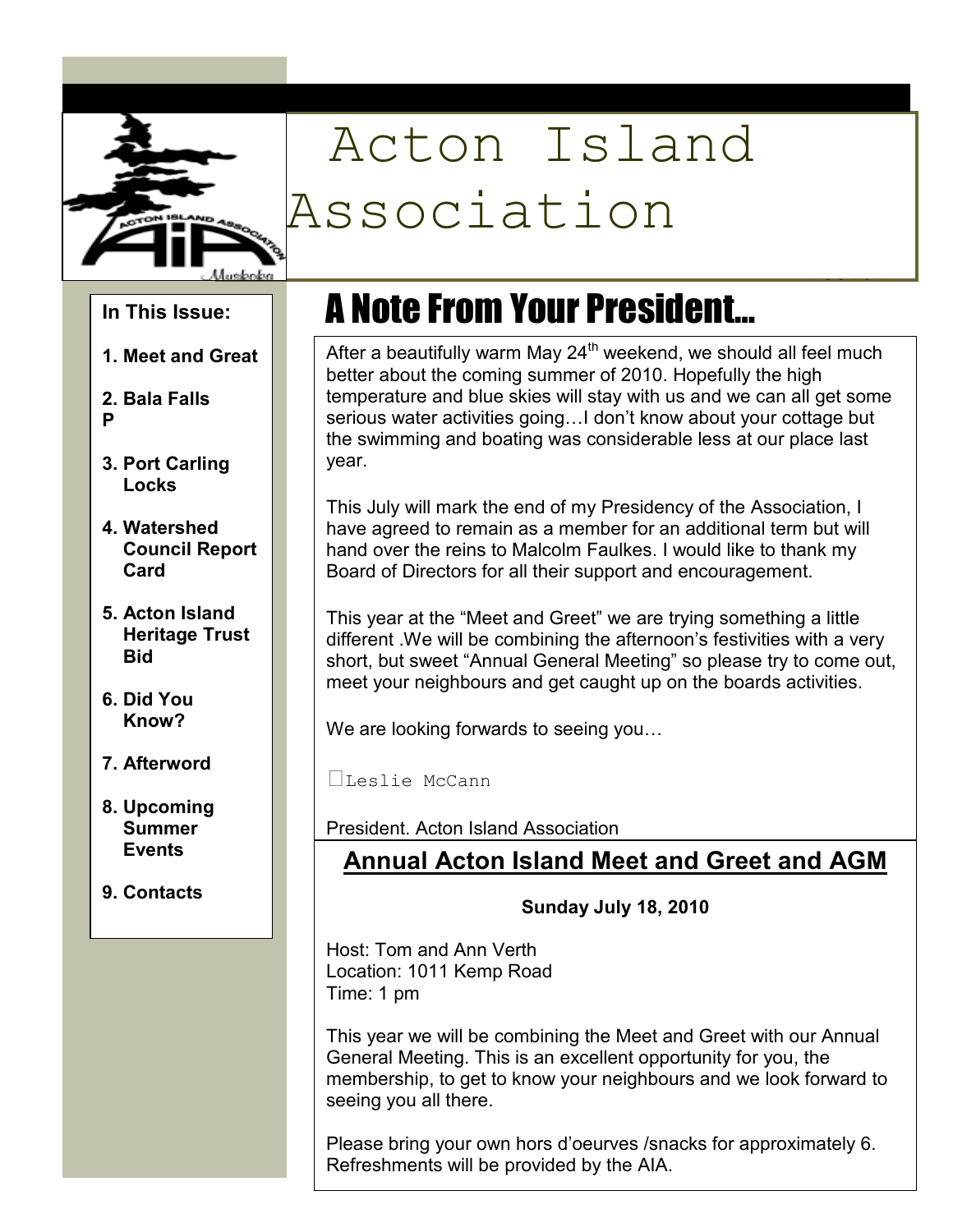#### Ī Bala Falls Hydroelectric Project Update

This spring has seen some advancement on the Bala Falls Hydroelectric project's status.

In late 2008 the Muskoka District Council voted in favour of building a hydroelectric plant on the North falls in Bala pending an environmental assessment of the Bala Falls. The bid to build the hydroelectric plant was won by The Swift River Energy Limited. After much lobbying by the Save The Bala Falls Association the Ministry of the Environment decided on May 14<sup>th</sup>, 2010 that the Swift River Energy Group must conduct a further study into the effects of the hydroelectric project and report back to the ministry by mid-July 2010. This study would be in, "respect to navigation matters and economic impacts" as "there are outstanding concerns that have not been adequately addressed."

Furthermore, the Ministry of the Environment has committed to making a decision in regards to the Save The Bala Falls Association's request to require the proposed development to be held up to a more rigorous environmental review than the standard review which has already been processed. The director of the Environmental and Approval Branch will "continue to review the issues raised and will then make a decision on the elevation request made."

An alternate issue that has come to light is the privatization of the hydroelectric project. In April, Swift River Energy Limited was told that it would be offered a long-term contract from the Ontario Power Authority to purchase all the power produced by the proposed 5 MW hydropower plant. The small hydroelectric project would produce in excess of \$100 million in revenue over the next 40 years.

The privatization of the hydroelectric project has become a key campaign feature in the upcoming Township of Muskoka Lakes mayoral elections. Jeff Mole, one of the three mayoral candidates has incorporated this into his platform with a proposed Bala Energy Co-operative, should the proposed plant go ahead. Incumbent Muskoka Lakes Mayor and mayoral candidate Karen Ellis has also said that at this point the project is under the provinces jurisdiction, however, should the project go ahead, " I would like to see us work with them [Swift River Energy Limited]."

Again at this point the board does not have a firm commitment for or against the proposal. The board is willing to assist you in finding published information on this project and request you to consider your own direction on this matter.

The Swift River Energy Limited project website: www.balafalls.ca

http://savethebalafalls.com

### Port Carling Locks

In early spring the Muskoka District announced that beginning this summer the small locks in Port Carling connecting Lake Muskoka to Lake Rosseau and Lake Joseph would no longer be operating 24 hours a day. Instead the small locks would operate along with the larger Port Carling Locks until midnight when both would close for the evening. Following pressure from the Muskoka Lakes Association the district has chosen to reverse this decision and will be keeping the small locks open 24 hours a day as well as having them staffed on the weekends until close to midnight on a trial basis for the summer of 2010.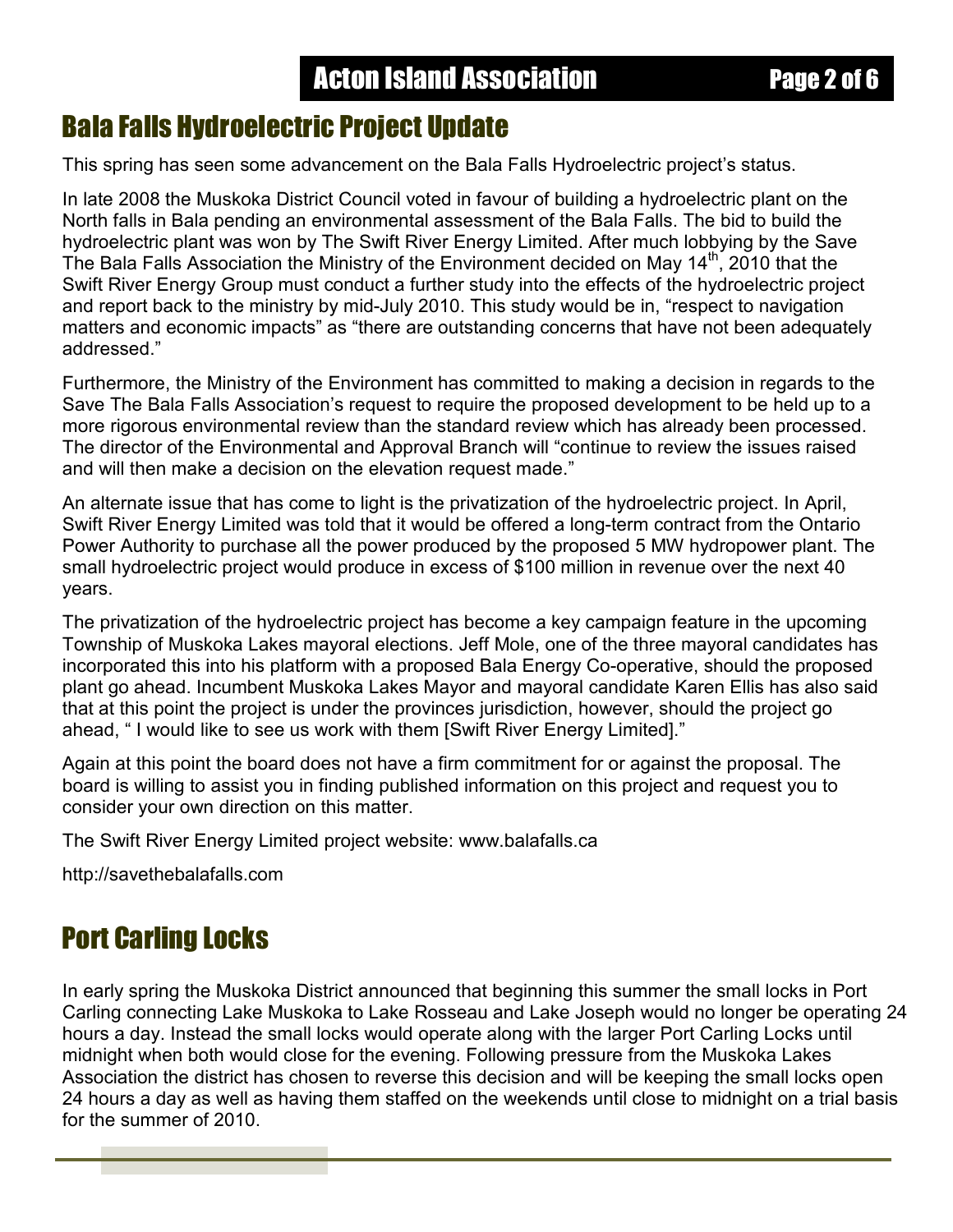### Watershed Council Report Card

The Muskoka Watershed Council, a derivative of the Muskoka Heritage Foundation has been working vigorously over the past several years to protect and maintain the Muskoka Watershed. The 2009 Muskoka Watershed Progress Report was recently issued to highlight and track the municipal progress since 2007. The progress was tracked by breaking down the progress into 7 core areas to guide the work of the council. These core areas are 1. Protect shoreline vegetation 2. Control storm water runoff 3. Protect wetlands 4. Maintain large natural areas 5. Remediate degraded areas 6. Encourage new development to locate in urban areas 7. Reduce carbon emissions. Each goal was classified in the report as having made optimistic progress, cautiously optimistic progress or a concerning level of progress.

The results of the 2009 report showed that there had been an optimistic level of progress made towards the goal of protecting shoreline vegetation since 2007, a concerning level of progress towards the protecting of the wetlands and the maintenance of large natural areas since 2007 and a cautiously optimistic level of progress towards the remaining 4 areas of work.

Based on these results it is evident that much work still needs to be done to improve and maintain our watershed. The Muskoka Watershed council holds the principle that "increasing individual responsibility is essential" as is understanding "the impact of everyday lifestyle decisions and practices on watershed health."

The Muskoka watershed council has produced a series of fact sheets on maintaining a healthy waterfront. Your Acton Island Association challenges you to check out these fact sheets and see how you can make a contribution towards improving the watershed this summer. Fact Sheets and more information are available at www.muskokaheritage.org/watershed

#### **Watershed Facts:**

The Muskoka Watershed's headwaters arise on the western slopes of Algonquin Park and flow southwest for approx. 210 km to the southeast corner of Georgian Bay. The watershed measures 62km at the widest point and is 120 km long covering a total area of 466,000 hectares. The more than 2000 lakes in Muskoka cover 17% of the watershed. The watershed is home to predominantly cool and cold-water fish and a wide diversity of mammal, amphibian, reptile and bird species whose life cycle is directly dependent upon the Muskoka River and its surrounding watershed.

### Acton Island Heritage Trust Bid

The Acton Island Association has been working this winter to try and get some areas on the island delegated as heritage trust protected lands through the Muskoka Heritage Foundation. Some areas in the interior of the island have recently been subject to small commercialized logging projects. A land trust agreement with the Muskoka Heritage Foundation would serve to protect other segments of Acton Island from future commercial and development projects and would maintain the natural beauty and biodiversity of Acton Island for future generations.

The Muskoka Heritage Foundation trust has certain criterion to ensure that the lands they protect best represent the uniqueness and variety of significant lands in Muskoka. They should embody one or more of the following:

Uniqueness, diversity of habitat, quality and ecological integrity, rare or unusual biota, hydrological significance and scenic or cultural significance.

The Acton Island Association believes that Acton Island represents a significant land in Muskoka and is hard at work on making this bid.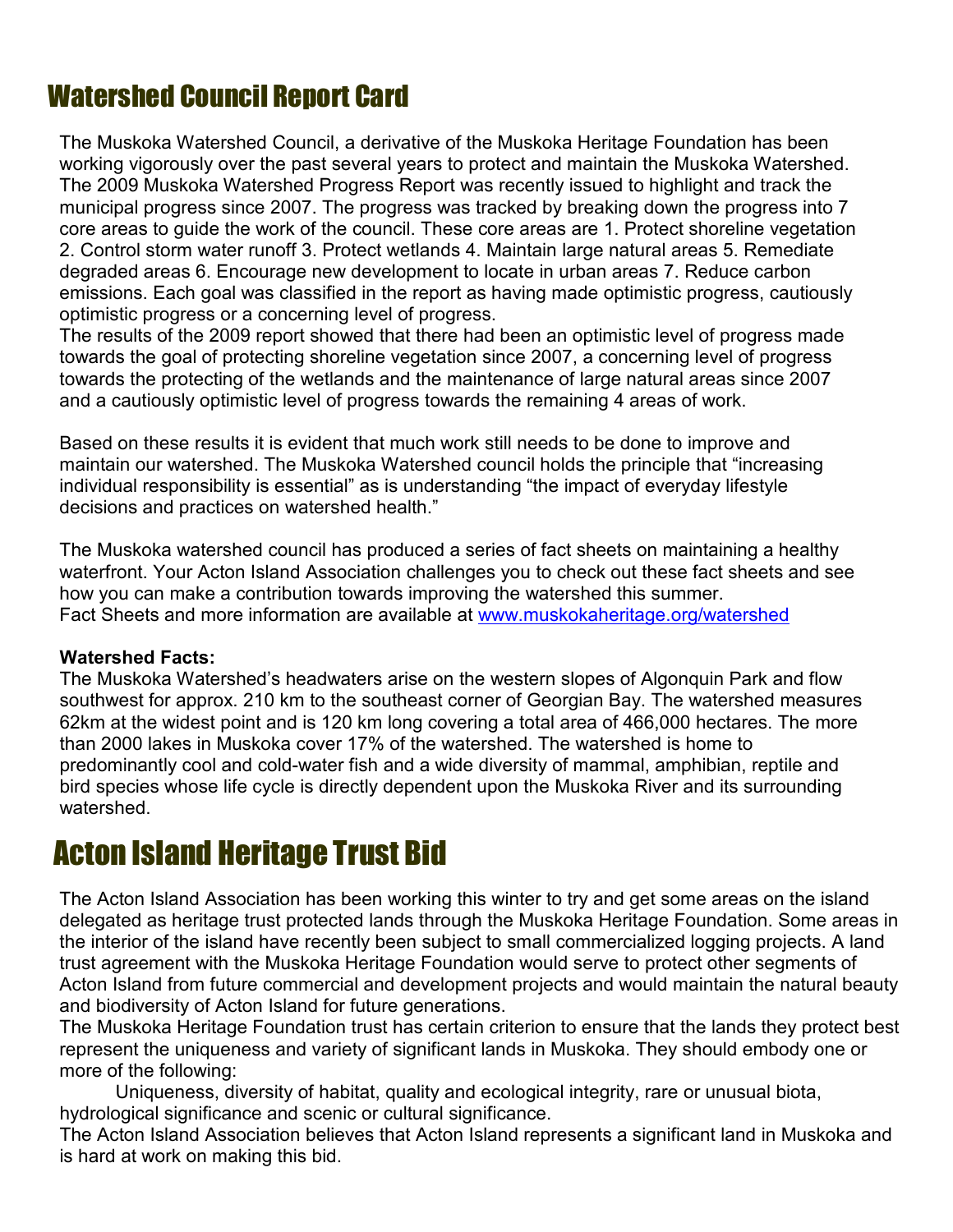### Did You Know?

Did you know that the Torrance Barrens Dark Sky Reserve, established in 1999, was the World's first permanent dark sky reserve. The conservation reserve of 1990 hectares just southeast of Bala was developed by the Muskoka Heritage Foundation along with the Ministry of Natural Resources and become a region of protected space free from the intrusion of urban night pollution. This protected area has been supplemented with light initiative programs in the surrounding areas, including Bala, to provide streetlights that cast the light down towards the ground as opposed to up into the sky, minimizing the light pollution in the areas around the reserve. The reserve is located on a relatively open area with modest tree growth so as to give a clear view of the sky from horizon to horizon. The reserve provides a space to observe the night sky unmasked by light pollution. The area is so clear that on occasion the northern lights (Aurora Borealis) are visible, most commonly as pale green flickering light but sometimes in a full-multicolored spectrum. With a basic beginner's telescope it is also possible to see the cloudbanks of Jupiter and the rings of Saturn from within the reserve. The township of Muskoka Lakes Recreation Trails Committee has created several trails through the reserve and the area provides excellent blueberry picking in the summer. The reserve is accessible from the parking area at highland pond off of District Road 13. Turn West on District Road 13 and drive approximately 20 minutes until you see the Torrance Barrens sign.

### Afterword

Beginning this summer the Acton Island Annual General Meeting is being combined with our annual summer Meet and Greet. This years AGM will be held on Sunday, July 18<sup>th</sup> at 1pm. The Acton Island Association roster will now be published every two years beginning this year.

In other news, after rising concern over the speed of cars driving on the island it has been decided that there will be a police presence on the Acton Island roads this summer monitoring car speeds. Please keep in mind the speed limits in place on the island and cut your speed this summer.

Please also be mindful of your speed on the water and remember to abide by the new Ontario boating laws that were instated last year. The new boating laws can be reviewed on the Muskoka Lakes Association website at www.mla.on.ca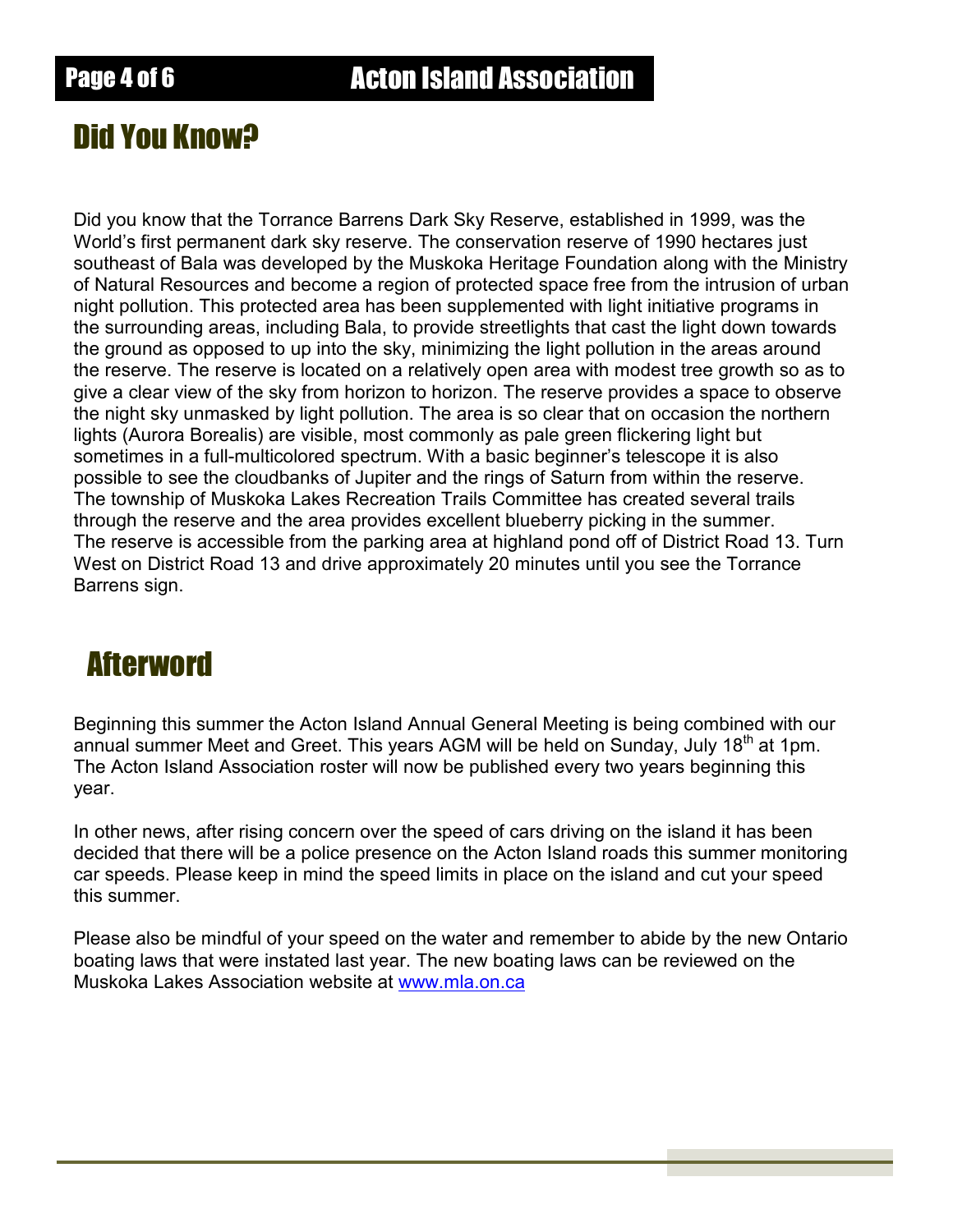### **Acton Island Association Page 5 of 6**

#### Upcoming Events in Muskoka Summer 2010

Every **Monday** Bala Summer Market at the Sports Park 9-2pm Every **Tuesday** at 7:30 June 29<sup>th</sup>- August 31<sup>st</sup> SWS ski show, Windsor Park, Bala Every **Wednesday** at 7:30 Historical Haunted Walking Tour, Bala Bay Hotel

#### **June**

June 20<sup>th</sup>- Father's Day Car Show, Bracebridge

June 25<sup>th</sup>-26<sup>th</sup>- G8 2010 Summit, Huntsville

June 25<sup>th</sup>- 26<sup>th</sup>- Cottage Country Comedy Fest, Bracebridge

June 25th-27th- Doors Open Muskoka

June 26<sup>th</sup>- Boating for the Cure, Family Boat Rally for Cancer, Gravenhurst

#### **July**

- July 1<sup>st</sup>- Celebrate Canada Strawberry Social, Huntsville
- July 1<sup>st</sup>- 31<sup>st</sup>- Resort Lunch Cruise, Gravenhurst
- July 1<sup>st</sup>- 31<sup>st</sup>- Pirate Cruises, Gravenhurst
- July 1<sup>st</sup>- 5<sup>th</sup>- 9<sup>th</sup> Annual Pressed Glass Open House, Port Carling
- July 3<sup>rd- 4th</sup> Bala Craft and Gift Fair, Bala Arena
- July 3<sup>rd</sup>- 4<sup>th</sup>, Bala Craft and Glit Fair, Bala Arena<br>July 3<sup>rd</sup>- 4<sup>th</sup>, Bala Antique Show and Sale, Bala
- July 5<sup>th</sup>, Summer Open Horse Shoe Tournament, Bala
- July 10<sup>th</sup>- 11<sup>th</sup>- 30<sup>th</sup> Antique and Classic Boat Show, Gravenhurst
- July 11<sup>th</sup>- Edge of the Woods Theatre, James Bartleman Island Park, Port Carling
- July 16<sup>th</sup>- 18<sup>th</sup>- 48<sup>th</sup> Annual Summer Muskoka Arts and Crafts Show, Bracebridge
- July 17<sup>th</sup>- 18<sup>th</sup>- Gravenhurst Triathlon Weekend, Gravenhurst
- July 23<sup>rd</sup>- 25<sup>th</sup>-3<sup>rd</sup> Muskoka In-Water Boat and Cottage Show
- July 24<sup>th</sup>- Steel Toes and Sandals, Bala United Church and Habitat for Humanity Fundraiser
- July 24<sup>th</sup>- Bala's Museum With Memories- Lucy Maud Montgomery, Bala
- July 24<sup>th</sup>- The Artful Garden, Bracebridge
- July 25<sup>th</sup>- HSBC Triathlon, Bala
- July 26<sup>th</sup>- Canadian Classic Car Luncheon and Show, Bala
- July 30<sup>th</sup>- Piratefest, Muskoka Warf, Bracebridge
- July 30<sup>th</sup>- BIA Midnight Madness, Bracebridge
- July 31<sup>st</sup>- Fireworks, Gravenhurst

#### **August**

August 7<sup>th</sup>-8<sup>th</sup>- Model Railway Show, Bracebridge

August 13<sup>th</sup>- Summer Sizzler Fundraiser for Hospice Muskoka, Minnett

August 20<sup>th</sup>- 22<sup>nd</sup>- Steamship Festival and Sidewalk Sale, Muskoka Wharf, Gravenhurst

August 20<sup>th</sup>- 21<sup>st</sup>- 19<sup>th</sup> Annual Dockside Festival of the Arts and Crafts, Gravenhurst

August 21<sup>st</sup>- Reggae Muskoka Bob Marley Festival, JD Lang Activity Park, Bracebridge

August 21<sup>st</sup>- Bracebridge Highland Games, Bracebridge

August  $27^{th}$ -  $29^{th}$ - Bracebridge Antique Show

Check the Muskoka Lakes Chamber of Commerce Directory website for more information. www.muskokalakeschamber.com